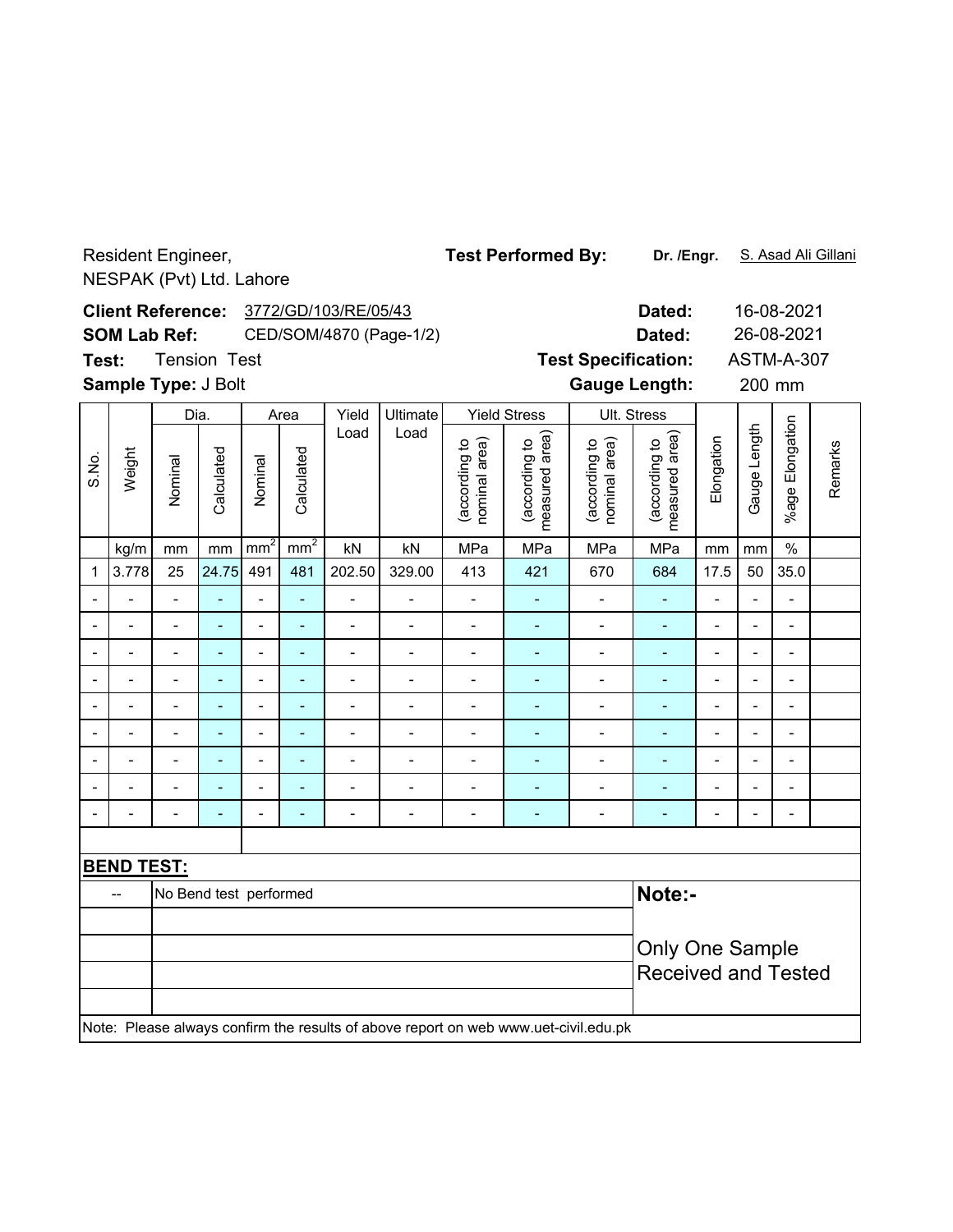Engr Zaheer ud Din Babar Test Performed By: Dr. /Engr. M. Irfan UI Hassan **Dr. /Engr.** Deputy Genral Manager (Projects) Habib Rafiq Engineering (Pvt) Ltd. Lahore **Dated:** 26-08-2021 Client Reference: HRLE/SKG/2021/017 26-08-2021 **SOM Lab Ref:** CED/SOM/4873 (Page-1/1) **Dated: Test Specification:** ASTM-A-615 TensileTest & Bend Test **Test:** Sample Type: Deformed Bar(AFCO Steel) **Cauge Length:** 200 mm **Gauge Length:** 200 mm Yield Stress Dia. Area Yield Ultimate Ult. Stress %age Elongation %age Elongatior Load Load (according to<br>measured area) Gauge Length Gauge Length (according to<br>measured area) (according to<br>nominal area) measured area) (according to<br>nominal area) measured area) **Elongation** (according to (according to (according to (according to nominal area) nominal area) Remarks Remarks Weight Calculated S.No. Calculated Calculated Calculated Nominal Nominal kg/m | mm | mm | mm² | nm² | kN | kN | MPa | MPa | MPa | MPa | mm | mm | % 1 3.766 25 24.72 491 480 211.00 324.00 430 440 660 675 35.0 200 17.5 2 3.767 25 24.72 491 480 220.00 340.00 448 459 693 709 35.0 200 17.5 3 |1.595| 16 |16.09| 201 | 203 | 81.00 | 110.70 | 403 | 399 | 551 | 545 | 40.0 | 200 | 20.0 4 |1.610| 16 |16.16| 201 | 205 | 82.00 | 113.50 | 408 | 400 | 565 | 554 | 40.0 | 200 | 20.0 5 |1.012| 12 |12.81| 113 | 129 | 56.00 | 75.00 | 495 | 435 | 663 | 583 | 32.5 | 200 | 16.3 6 |0.993| 12 |12.69| 113 | 127 | 57.70 | 76.20 | 510 | 456 | 674 | 603 | 32.5 | 200 | 16.3 -- - - - - - - - - - - - -- -- - - - - - - - - - - - -- -- - - - - - - - - - - - -- -- - - - - - - - - - - - -- **BEND TEST:** 25mm  $\, \,$  Sample bend through 180 degrees Satisfactorily without any crack  $\,$  <code>Note:-</code> 16mm Sample bend through 180 degrees Satisfactorily without any crack12mm Sample bend through 180 degrees Satisfactorily without any crack **Only Nine Samples** Received and Tested Note: Please always confirm the results of above report on web www.uet-civil.edu.pk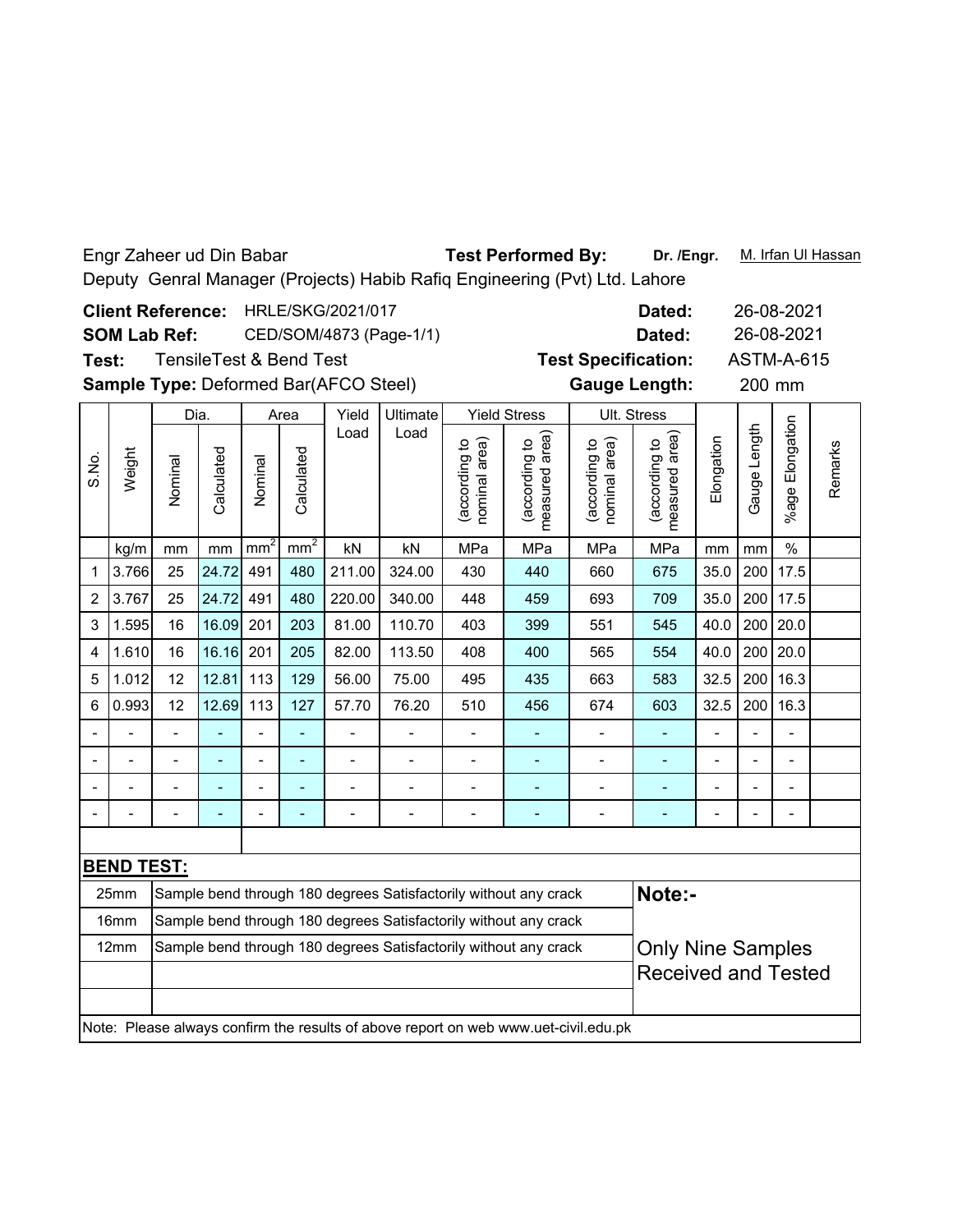Syed Mohsin Ali

## **Test Performed By:**

Dr. /Engr. M. Irfan Ul Hassan

Resident Engineer, QA/QC, Department, Bahria Town, (Pvt) Ltd Lahore

**Client Reference:** QA/QC-Steel-2391

25-08-2021 **Dated:**

**Test:** Tension Test & Bend Test **Test Specification: Gauge Length:**

**Sample Type:**

8 inch **Sample Type:** Deformed Bar( FF Steel) ASTM-A-615

**SOM Lab Ref: 4865(Page-1/1)** 

**Dated:** 26-08-2021

|                | Weight            | Dia.                    |            | Area                     |                    | Yield          | <b>Ultimate</b> |                                | <b>Yield Stress</b>                                                                 |                                | Ult. Stress                     |                           |                |                          |         |
|----------------|-------------------|-------------------------|------------|--------------------------|--------------------|----------------|-----------------|--------------------------------|-------------------------------------------------------------------------------------|--------------------------------|---------------------------------|---------------------------|----------------|--------------------------|---------|
| S.No.          |                   | Nominal                 | Calculated | Nominal                  | Calculated         | Load           | Load            | (according to<br>nominal area) | measured area)<br>(according to                                                     | (according to<br>nominal area) | measured area)<br>(according to | Elongation                | Gauge Length   | Elongation<br>%age l     | Remarks |
|                | Ib/ft             | $\#$                    | in         | in <sup>2</sup>          | in <sup>2</sup>    | Tons           | Tons            | psi                            | psi                                                                                 | psi                            | psi                             | in                        | in             | $\%$                     |         |
| 1              | 0.678             | $\overline{\mathbf{4}}$ | 0.503      | 0.20                     | 0.199              | 7.03           | 9.79            | 77560                          | 77950                                                                               | 107910                         | 108460                          | 1.00                      | 8.0            | 12.5                     |         |
| $\overline{2}$ | 0.681             | $\overline{\mathbf{4}}$ |            |                          | $0.505$ 0.20 0.200 | 6.57           | 8.89            | 72510                          | 72510                                                                               | 98020                          | 98020                           | 1.10                      | 8.0            | 13.8                     |         |
|                |                   |                         |            | $\overline{\phantom{0}}$ | L                  | $\overline{a}$ |                 | Ĭ.                             |                                                                                     |                                |                                 |                           | $\overline{a}$ | $\overline{\phantom{0}}$ |         |
|                |                   |                         |            | $\overline{a}$           | $\overline{a}$     | $\blacksquare$ |                 | ۰                              | ۳                                                                                   | $\blacksquare$                 | ÷                               |                           | $\overline{a}$ | ۰                        |         |
|                |                   |                         |            |                          |                    |                |                 |                                |                                                                                     |                                |                                 |                           |                |                          |         |
|                |                   |                         |            | $\blacksquare$           |                    |                |                 | ۳                              |                                                                                     |                                |                                 |                           | ۳              | ۰                        |         |
|                |                   |                         |            | $\overline{a}$           |                    |                |                 |                                |                                                                                     |                                |                                 |                           | L              |                          |         |
|                |                   |                         |            | $\blacksquare$           |                    |                |                 |                                |                                                                                     |                                |                                 |                           | Ĭ.             | $\blacksquare$           |         |
|                |                   |                         |            | $\blacksquare$           | ۳                  |                |                 |                                |                                                                                     |                                |                                 |                           | $\blacksquare$ | $\blacksquare$           |         |
| -              |                   |                         |            | -                        |                    |                |                 |                                | ۰                                                                                   | $\blacksquare$                 | ۰                               | $\blacksquare$            | $\overline{a}$ | ۰                        |         |
|                |                   |                         |            |                          |                    |                |                 |                                |                                                                                     |                                |                                 |                           |                |                          |         |
|                | <b>BEND TEST:</b> |                         |            |                          |                    |                |                 |                                |                                                                                     |                                |                                 |                           |                |                          |         |
|                | #4                |                         |            |                          |                    |                |                 |                                | Sample bend through 180 degrees Satisfactorily without any crack                    |                                | Note:-                          |                           |                |                          |         |
|                |                   |                         |            |                          |                    |                |                 |                                |                                                                                     |                                |                                 |                           |                |                          |         |
|                |                   |                         |            |                          |                    |                |                 |                                |                                                                                     |                                |                                 | <b>Only Three Samples</b> |                |                          |         |
|                |                   |                         |            |                          |                    |                |                 |                                |                                                                                     |                                | <b>Received and Tested</b>      |                           |                |                          |         |
|                |                   |                         |            |                          |                    |                |                 |                                |                                                                                     |                                |                                 |                           |                |                          |         |
|                |                   |                         |            |                          |                    |                |                 |                                | Note: Please always confirm the results of above report on web www.uet-civil.edu.pk |                                |                                 |                           |                |                          |         |
|                |                   |                         |            |                          |                    |                |                 |                                |                                                                                     |                                |                                 |                           |                |                          |         |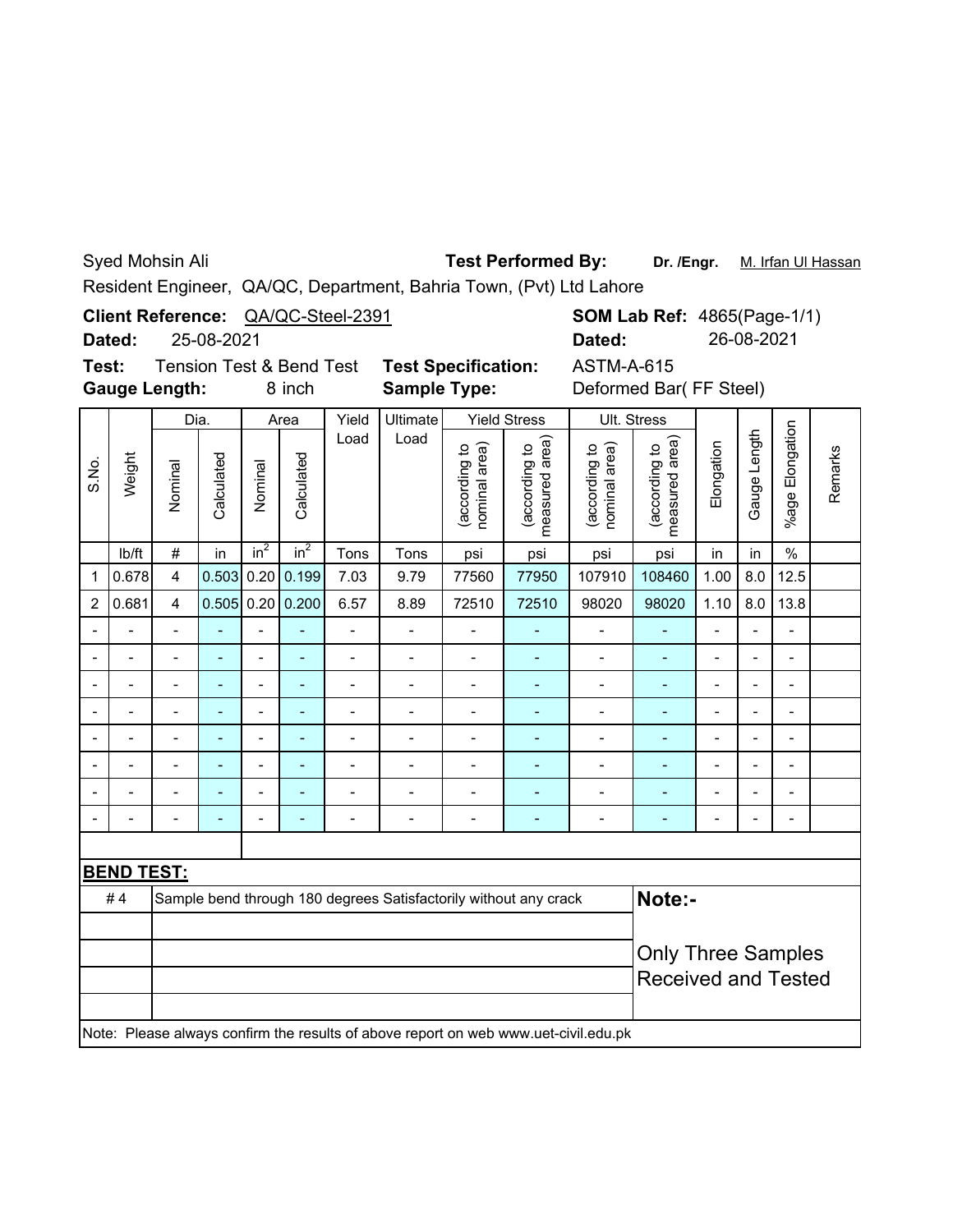Manager

**Test Performed By:**

**Dr. /Engr.** S. Asad Ali Gillani

Builders & Co. R - 17 Air EX Avenue Phase 8,DHA Lahore

**SOM Lab Ref:** 4866(Page-1/1 **Client Reference: Nil Dated:** 26-08-2021 **Dated:** 26-08-2021 **Test:** Tension Test **Test Specification:** ASTM-A-615 **Guage Length:** 8 inch **Sample Type:** Deformed Bar Dia. Area | Yield | Ultimate | Yield Stress | Ult. Stress Yield Ultimate %age Elongation %age Elongation Gauge Length Load Load (according to<br>measured area) (according to<br>measured area) Gauge Length (according to<br>nominal area) measured area) (according to<br>nominal area) measured area) (according to (according to (according to (according to Elongation nominal area) nominal area) Remarks Weight Remarks Calculated Calculated S.No. Calculated **Calculated** Nominal Nominal lb/ft  $\mid$  #  $\mid$  in  $\mid$  in $^{2}$   $\mid$  in $^{2}$   $\mid$  Tons  $\mid$  Tons  $\mid$  psi  $\mid$  psi  $\mid$  psi  $\mid$  in  $\mid$  in  $\mid$  % 1 2.619 8 0.990 0.79 0.770 25.61 34.76 71490 73350 97040 99560 1.10 8.0 13.8 2 |1.503| 6 |0.750| 0.44| 0.442| 12.84 | 20.25 | 64380 | 64090 | 101530 | 101070 | 1.30 | 8.0 | 16.3 3 |0.661| 4 |0.497|0.20|0.194| 6.09 | 9.40 | 67110 | 69190 | 103640 | 106850 | 1.00 | 8.0 | 12.5 -- - - - - - - - - - - - -- -- - - - - - - - - - - - -- -- - - - - - - - - - - - -- -- - - - - - - - - - - - -- -- - - - - - - - - - - - -- -- - - - - - - - - - - - -- -- - - - - - - - - - - - -- **BEND TEST:** -- No Bend test performed **Note:-** Only Three Samples Received and Tested Note: Please always confirm the results of above report on web www.uet-civil.edu.pk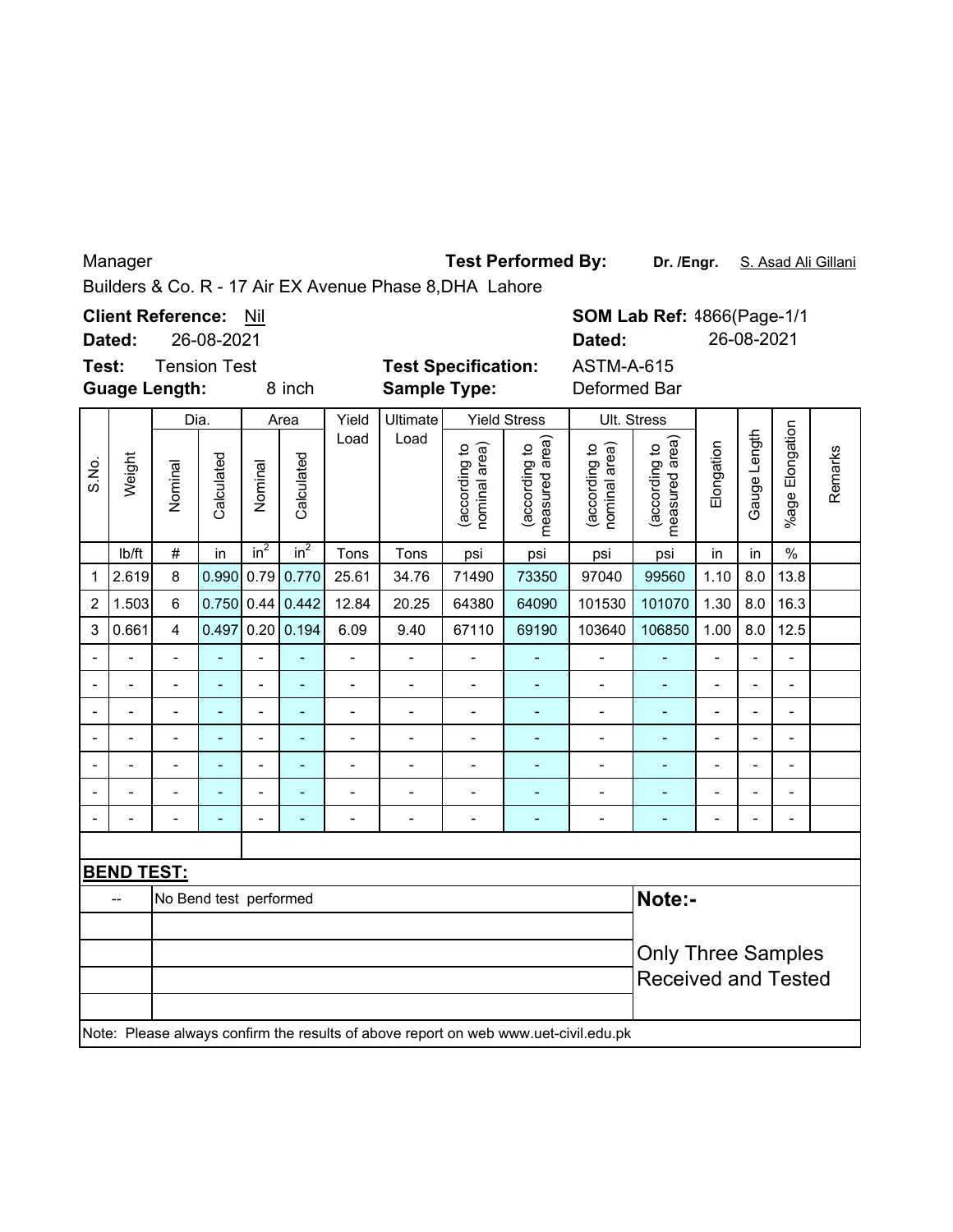|  | Saqib Baig |
|--|------------|
|  |            |

## **Test Performed By:**

**Dr. /Engr.** S. Asad Ali Gillani

Deputy Manager Civil, Nishat Chunian Group Zone 2,

**SOM Lab Ref: 4867(Page-1/1) Dated: Dated:** 26-08-2021 Client Reference: NCL/22/Civil/0001 28-08-2021 **Test:** Tension Test & Bend Test **Test Specification:** ASTM-A-615

**Gauge Length:**

8 inch **Sample Type:** Deformed Bar

|                | Weight            | Dia.           |              | Area            |                | Yield          | Ultimate       |                               | <b>Yield Stress</b>                                                                 |                               | Ult. Stress                     |                          |                |                          |         |
|----------------|-------------------|----------------|--------------|-----------------|----------------|----------------|----------------|-------------------------------|-------------------------------------------------------------------------------------|-------------------------------|---------------------------------|--------------------------|----------------|--------------------------|---------|
| S.No.          |                   | Nominal        | Calculated   | Nominal         | Calculated     | Load           | Load           | according to<br>nominal area) | measured area)<br>(according to                                                     | according to<br>nominal area) | measured area)<br>(according to | Elongation               | Gauge Length   | %age Elongation          | Remarks |
|                | lb/ft             | $\#$           | in           | in <sup>2</sup> | $in^2$         | Tons           | Tons           | psi                           | psi                                                                                 | psi                           | psi                             | in                       | in             | $\%$                     |         |
| 1              | 2.561             | 8              | 0.979        | 0.79            | 0.753          | 22.68          | 33.05          | 63320                         | 66430                                                                               | 92260                         | 96800                           | 1.30                     | 8.0            | 16.3                     |         |
| $\overline{2}$ | 2.550             | 8              | 0.977        | 0.79            | 0.749          | 22.48          | 32.90          | 62750                         | 66190                                                                               | 91840                         | 96860                           | 1.30                     | 8.0            | 16.3                     |         |
| 3              | 1.586             | $6\phantom{1}$ | 0.770        | 0.44            | 0.466          | 13.71          | 18.37          | 68730                         | 64890                                                                               | 92070                         | 86940                           | 1.40                     | 8.0            | 17.5                     |         |
| 4              | 1.589             | 6              | 0.771        | 0.44            | 0.467          | 13.35          | 18.44          | 66940                         | 63070                                                                               | 92430                         | 87090                           | 1.50                     | 8.0            | 18.8                     |         |
| 5              | 0.994             | 5              | $0.610$ 0.31 |                 | 0.292          | 8.92           | 12.15          | 63460                         | 67370                                                                               | 86450                         | 91780                           | 1.60                     | 8.0            | 20.0                     |         |
| 6              | 1.005             | 5              | 0.613        | 0.31            | 0.295          | 8.84           | 12.22          | 62880                         | 66080                                                                               | 86960                         | 91380                           | 1.70                     | 8.0            | 21.3                     |         |
|                |                   | L.             |              | $\blacksquare$  |                | $\overline{a}$ |                |                               |                                                                                     | $\overline{a}$                |                                 | $\blacksquare$           | $\overline{a}$ | $\blacksquare$           |         |
|                |                   |                |              | $\blacksquare$  | $\blacksquare$ | $\blacksquare$ | $\overline{a}$ | $\blacksquare$                | $\overline{\phantom{a}}$                                                            | $\blacksquare$                | $\blacksquare$                  | $\blacksquare$           | $\blacksquare$ | $\blacksquare$           |         |
|                | $\blacksquare$    |                |              | $\blacksquare$  | ÷,             | $\overline{a}$ | $\overline{a}$ | $\overline{\phantom{a}}$      | ÷,                                                                                  |                               |                                 | $\overline{\phantom{0}}$ | $\overline{a}$ | -                        |         |
|                |                   | -              | -            | $\overline{a}$  | ÷,             | $\blacksquare$ | -              | $\overline{\phantom{a}}$      | ÷                                                                                   | -                             | $\overline{\phantom{a}}$        | -                        | $\blacksquare$ | $\overline{\phantom{0}}$ |         |
|                |                   |                |              |                 |                |                |                |                               |                                                                                     |                               |                                 |                          |                |                          |         |
|                | <b>BEND TEST:</b> |                |              |                 |                |                |                |                               |                                                                                     |                               |                                 |                          |                |                          |         |
|                | #8                |                |              |                 |                |                |                |                               | Sample bend through 180 degrees Satisfactorily without any crack                    |                               | Note:-                          |                          |                |                          |         |
|                | #6                |                |              |                 |                |                |                |                               | Sample bend through 180 degrees Satisfactorily without any crack                    |                               |                                 |                          |                |                          |         |
|                | #5                |                |              |                 |                |                |                |                               | Sample bend through 180 degrees Satisfactorily without any crack                    |                               | <b>Only Nine Samples</b>        |                          |                |                          |         |
|                |                   |                |              |                 |                |                |                |                               |                                                                                     | <b>Received and Tested</b>    |                                 |                          |                |                          |         |
|                |                   |                |              |                 |                |                |                |                               |                                                                                     |                               |                                 |                          |                |                          |         |
|                |                   |                |              |                 |                |                |                |                               | Note: Please always confirm the results of above report on web www.uet-civil.edu.pk |                               |                                 |                          |                |                          |         |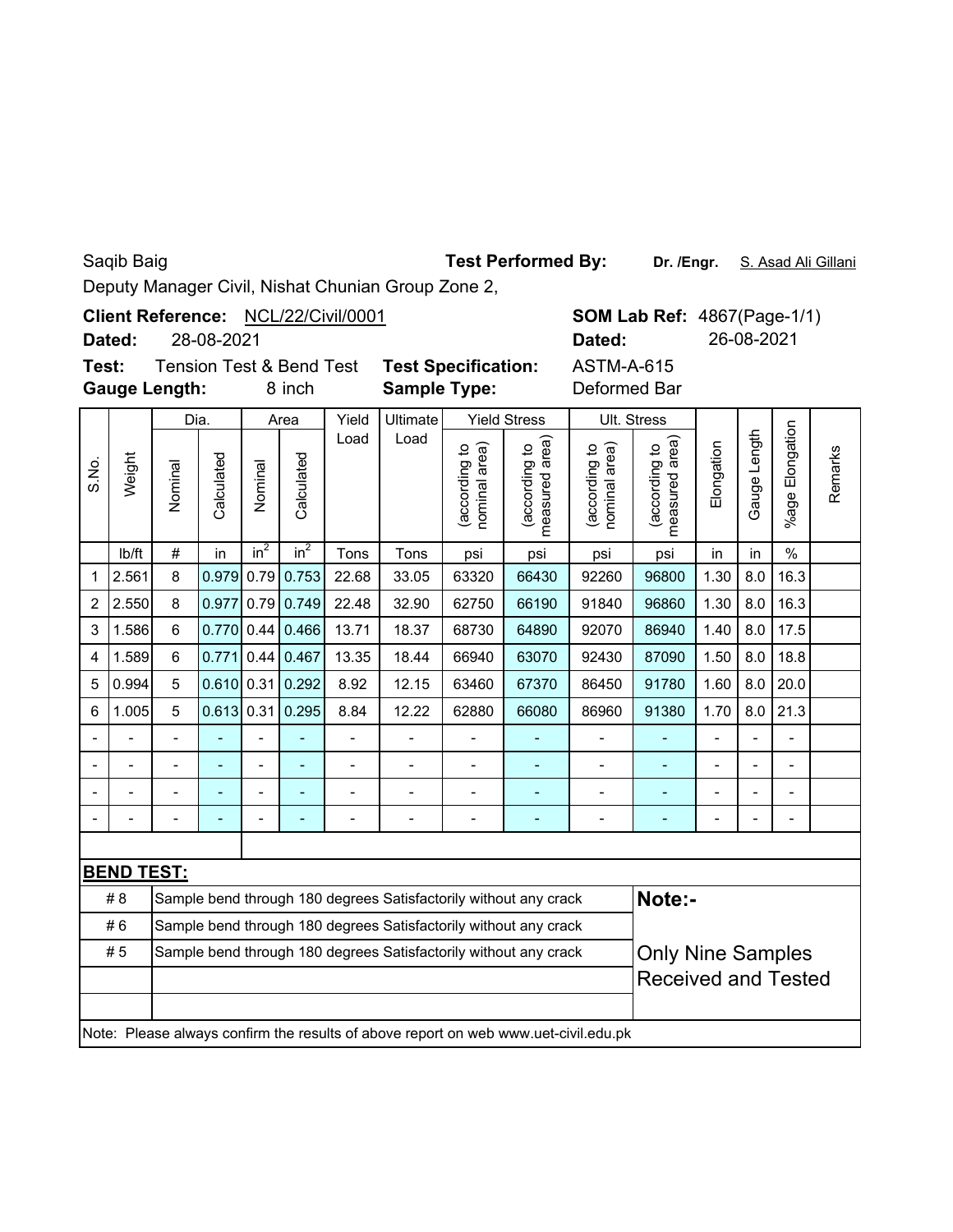**Test Performed By:**

Dr. /Engr. S Asad Ali Gillani

Engineering Management & Construction Company,

**Client Reference:** nil

26-08-2021 **Dated:**

**Test:** Tension Test & Bend Test **Test Specification: Gauge Length:**

8 inch **Sample Type:** Deformed Bar

ASTM-A-615 **Dated:** 26-08-2021

|                |                   | Dia.           |                          | Area           |                          | Yield                    | Ultimate       |                                | <b>Yield Stress</b>                                                                 |                                | Ult. Stress                     |                            |                          |                          |         |  |
|----------------|-------------------|----------------|--------------------------|----------------|--------------------------|--------------------------|----------------|--------------------------------|-------------------------------------------------------------------------------------|--------------------------------|---------------------------------|----------------------------|--------------------------|--------------------------|---------|--|
| S.No.          | Weight            | Nominal        | Calculated               | Nominal        | Calculated               | Load                     | Load           | nominal area)<br>(according to | measured area<br>(according to                                                      | nominal area)<br>(according to | measured area)<br>(according to | Elongation                 | Gauge Length             | %age Elongation          | Remarks |  |
|                | Ib/ft             | $\#$           | in                       | $in^2$         | $in^2$                   | Tons                     | Tons           | psi                            | psi                                                                                 | psi                            | psi                             | in                         | in                       | $\%$                     |         |  |
| 1              | 2.671             | 8              | 1.000                    | 0.79           | 0.785                    | 24.82                    | 34.98          | 69300                          | 69740                                                                               | 97670                          | 98290                           | 1.30                       | 8.0                      | 16.3                     |         |  |
| $\overline{2}$ | 2.664             | 8              |                          |                | 0.998 0.79 0.783         | 23.57                    | 33.15          | 65800                          | 66390                                                                               | 92550                          | 93370                           | 1.50                       | 8.0                      | 18.8                     |         |  |
| 3              | 1.501             | 6              |                          |                | $0.749$ 0.44 0.441       | 13.15                    | 18.65          | 65910                          | 65770                                                                               | 93510                          | 93290                           | 1.40                       | 8.0                      | 17.5                     |         |  |
| 4              | 1.510             | $6\phantom{1}$ | 0.752                    | 0.44           | 0.444                    | 12.64                    | 18.35          | 63360                          | 62790                                                                               | 91970                          | 91140                           | 1.30                       | 8.0                      | 16.3                     |         |  |
| Ĭ.             |                   |                | L,                       | $\overline{a}$ | $\overline{\phantom{a}}$ | $\overline{\phantom{0}}$ | $\overline{a}$ | ÷                              |                                                                                     |                                |                                 | -                          | $\overline{\phantom{a}}$ | $\blacksquare$           |         |  |
|                |                   | $\overline{a}$ |                          | $\overline{a}$ | ä,                       | $\overline{\phantom{0}}$ | $\blacksquare$ | L,                             | $\overline{a}$                                                                      | $\blacksquare$                 | $\blacksquare$                  | -                          | $\overline{\phantom{a}}$ | $\blacksquare$           |         |  |
|                | $\overline{a}$    | $\overline{a}$ | $\overline{\phantom{a}}$ | $\blacksquare$ | $\blacksquare$           | $\blacksquare$           | $\overline{a}$ | ÷,                             | $\sim$                                                                              | $\blacksquare$                 | $\blacksquare$                  | $\blacksquare$             | $\overline{a}$           | $\blacksquare$           |         |  |
|                |                   | $\blacksquare$ |                          | $\overline{a}$ | ä,                       | $\overline{a}$           |                |                                |                                                                                     |                                |                                 | $\blacksquare$             | $\overline{a}$           | $\overline{\phantom{0}}$ |         |  |
|                |                   |                |                          |                |                          |                          |                |                                |                                                                                     |                                |                                 |                            |                          |                          |         |  |
|                |                   |                |                          |                |                          |                          |                |                                |                                                                                     |                                |                                 |                            | $\blacksquare$           | $\blacksquare$           |         |  |
|                |                   |                |                          |                |                          |                          |                |                                |                                                                                     |                                |                                 |                            |                          |                          |         |  |
|                | <b>BEND TEST:</b> |                |                          |                |                          |                          |                |                                |                                                                                     |                                |                                 |                            |                          |                          |         |  |
|                | #8                |                |                          |                |                          |                          |                |                                | Sample bend through 180 degrees Satisfactorily without any crack                    |                                | Note:-                          |                            |                          |                          |         |  |
|                | #6                |                |                          |                |                          |                          |                |                                | Sample bend through 180 degrees Satisfactorily without any crack                    |                                |                                 |                            |                          |                          |         |  |
|                |                   |                |                          |                |                          |                          |                |                                |                                                                                     |                                | <b>Only Six Samples</b>         |                            |                          |                          |         |  |
|                |                   |                |                          |                |                          |                          |                |                                |                                                                                     |                                |                                 | <b>Received and Tested</b> |                          |                          |         |  |
|                |                   |                |                          |                |                          |                          |                |                                |                                                                                     |                                |                                 |                            |                          |                          |         |  |
|                |                   |                |                          |                |                          |                          |                |                                | Note: Please always confirm the results of above report on web www.uet-civil.edu.pk |                                |                                 |                            |                          |                          |         |  |

**SOM Lab Ref: 4868-69(Page-1/1)**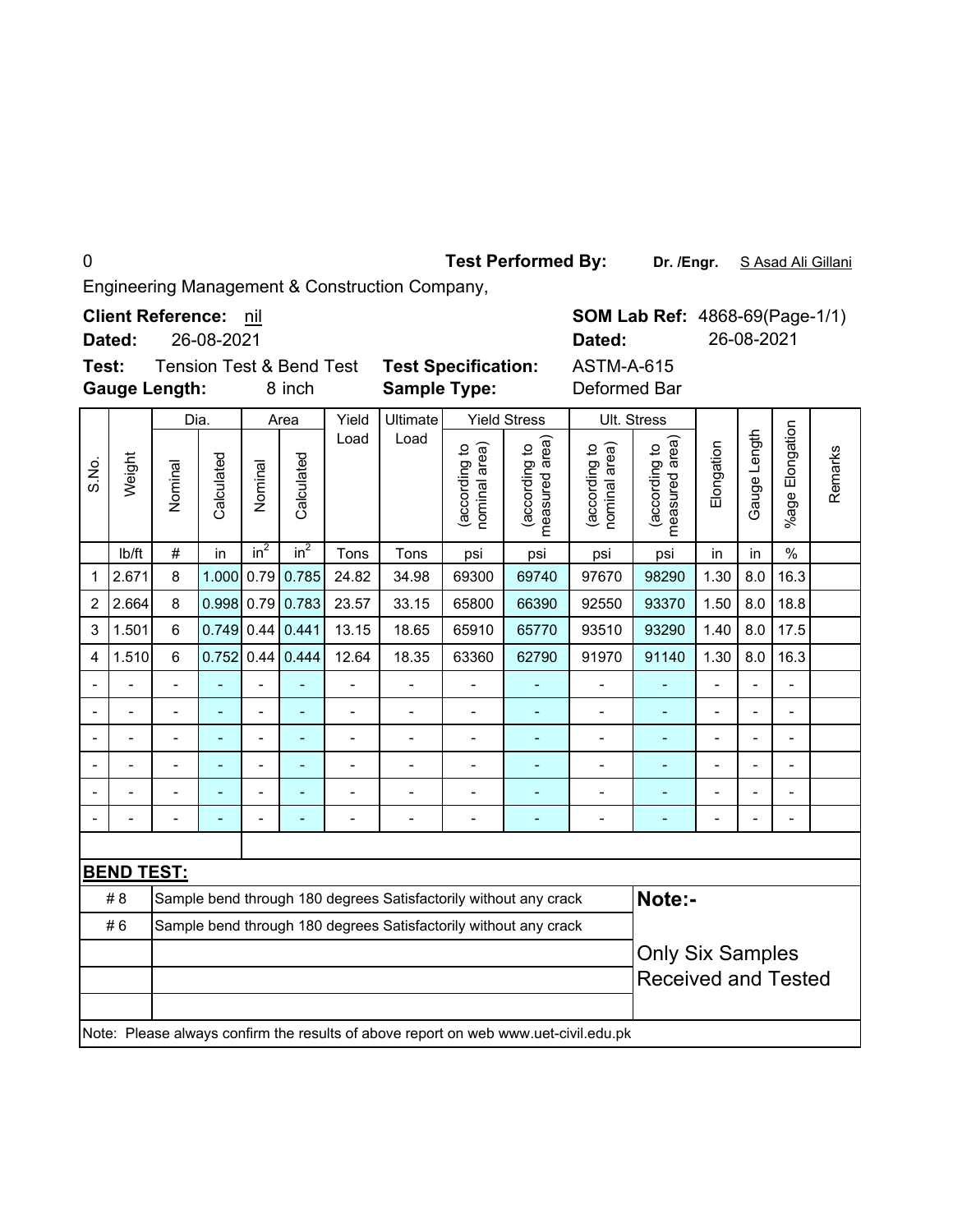Shahzad Muneer

**Dr. /Engr.** S. Asad Ali Gillani **Test Performed By:**

Resident Engineer, G3, Engineering, Consultants (Pvt) Ltd. Lahore

|                                                                                |                                                                                                                          |                |                                                                                                                            |         |                    |                | Resident Engineer, G3, Engineering, Consultants (Pvt) Ltd. Lahore |                                |                                 |                                   |                                 |                |              |                       |         |
|--------------------------------------------------------------------------------|--------------------------------------------------------------------------------------------------------------------------|----------------|----------------------------------------------------------------------------------------------------------------------------|---------|--------------------|----------------|-------------------------------------------------------------------|--------------------------------|---------------------------------|-----------------------------------|---------------------------------|----------------|--------------|-----------------------|---------|
|                                                                                | Client Reference: G3 / 237/RE - 36<br><b>SOM Lab Ref: 4871(Page-1/2)</b><br>25-08-2021<br>26-08-2021<br>Dated:<br>Dated: |                |                                                                                                                            |         |                    |                |                                                                   |                                |                                 |                                   |                                 |                |              |                       |         |
| Test:<br><b>Tension Test &amp; Bend Test</b><br><b>Gauge Length:</b><br>8 inch |                                                                                                                          |                |                                                                                                                            |         |                    |                | <b>Test Specification:</b><br><b>Sample Type:</b>                 |                                |                                 | <b>ASTM-A-615</b><br>Deformed Bar |                                 |                |              |                       |         |
|                                                                                |                                                                                                                          | Dia.           |                                                                                                                            | Area    |                    | Yield          | Ultimate                                                          |                                | <b>Yield Stress</b>             |                                   | Ult. Stress                     |                |              |                       |         |
| S.No.                                                                          | Weight                                                                                                                   | Nominal        | Calculated                                                                                                                 | Nominal | Calculated         | Load           | Load                                                              | nominal area)<br>(according to | measured area)<br>(according to | nominal area)<br>(according to    | (according to<br>measured area) | Elongation     | Gauge Length | Elongation<br>$%$ age | Remarks |
|                                                                                | lb/ft                                                                                                                    | #              | in                                                                                                                         | $in^2$  | in <sup>2</sup>    | Tons           | Tons                                                              | psi                            | psi                             | psi                               | psi                             | in             | in           | $\frac{0}{0}$         |         |
| 1                                                                              | 2.631                                                                                                                    | 8              | 0.992                                                                                                                      | 0.79    | 0.773              | 26.20          | 36.11                                                             | 73140                          | 74750                           | 100800                            | 103020                          | 1.30           | 8.0          | 16.3                  |         |
| $\overline{2}$                                                                 | 2.637                                                                                                                    | 8              | 0.993 0.79                                                                                                                 |         | 0.775              | 26.42          | 36.14                                                             | 73770                          | 75190                           | 100880                            | 102840                          | 1.20           | 8.0          | 15.0                  |         |
| 3                                                                              | 1.480                                                                                                                    | $6\phantom{1}$ | 0.744                                                                                                                      | 0.44    | 0.435              | 14.02          | 19.44                                                             | 70260                          | 71070                           | 97440                             | 98560                           | 1.10           | 8.0          | 13.8                  |         |
| 4                                                                              | 1.497                                                                                                                    | 6              |                                                                                                                            |         | $0.748$ 0.44 0.440 | 14.29          | 20.00                                                             | 71640                          | 71640                           | 100250                            | 100250                          | 1.10           | 8.0          | 13.8                  |         |
| 5                                                                              | 0.645                                                                                                                    | 4              | 0.492                                                                                                                      |         | $0.20$ 0.190       | 5.88           | 8.38                                                              | 64860                          | 68280                           | 92400                             | 97260                           | 1.00           | 8.0          | 12.5                  |         |
| 6                                                                              | 0.646                                                                                                                    | $\overline{4}$ | 0.492                                                                                                                      | 0.20    | 0.190              | 5.63           | 8.36                                                              | 62050                          | 65320                           | 92180                             | 97030                           | 0.90           | 8.0          | 11.3                  |         |
|                                                                                |                                                                                                                          | $\blacksquare$ |                                                                                                                            |         |                    | $\blacksquare$ | $\overline{a}$                                                    | $\overline{a}$                 |                                 | $\overline{a}$                    |                                 | $\overline{a}$ |              |                       |         |
|                                                                                |                                                                                                                          |                |                                                                                                                            |         |                    | $\blacksquare$ | $\blacksquare$                                                    | $\overline{a}$                 | ÷,                              | $\blacksquare$                    |                                 |                |              |                       |         |
|                                                                                |                                                                                                                          |                |                                                                                                                            |         |                    | $\blacksquare$ | $\blacksquare$                                                    | $\blacksquare$                 | $\overline{a}$                  | $\overline{\phantom{a}}$          | $\blacksquare$                  |                |              |                       |         |
|                                                                                |                                                                                                                          |                |                                                                                                                            |         |                    | L,             | L                                                                 |                                |                                 | Ĭ.                                |                                 |                |              |                       |         |
|                                                                                |                                                                                                                          |                |                                                                                                                            |         |                    |                |                                                                   |                                |                                 |                                   |                                 |                |              |                       |         |
|                                                                                | <b>BEND TEST:</b>                                                                                                        |                |                                                                                                                            |         |                    |                |                                                                   |                                |                                 |                                   |                                 |                |              |                       |         |
|                                                                                | #8                                                                                                                       |                |                                                                                                                            |         |                    |                | Sample bend through 180 degrees Satisfactorily without any crack  |                                |                                 |                                   | Note:-                          |                |              |                       |         |
|                                                                                | #6                                                                                                                       |                |                                                                                                                            |         |                    |                | Sample bend through 180 degrees Satisfactorily without any crack  |                                |                                 |                                   |                                 |                |              |                       |         |
|                                                                                | #4                                                                                                                       |                | <b>Only Nine Samples</b><br>Sample bend through 180 degrees Satisfactorily without any crack<br><b>Received and Tested</b> |         |                    |                |                                                                   |                                |                                 |                                   |                                 |                |              |                       |         |
|                                                                                | Note: Please always confirm the results of above report on web www.uet-civil.edu.pk                                      |                |                                                                                                                            |         |                    |                |                                                                   |                                |                                 |                                   |                                 |                |              |                       |         |